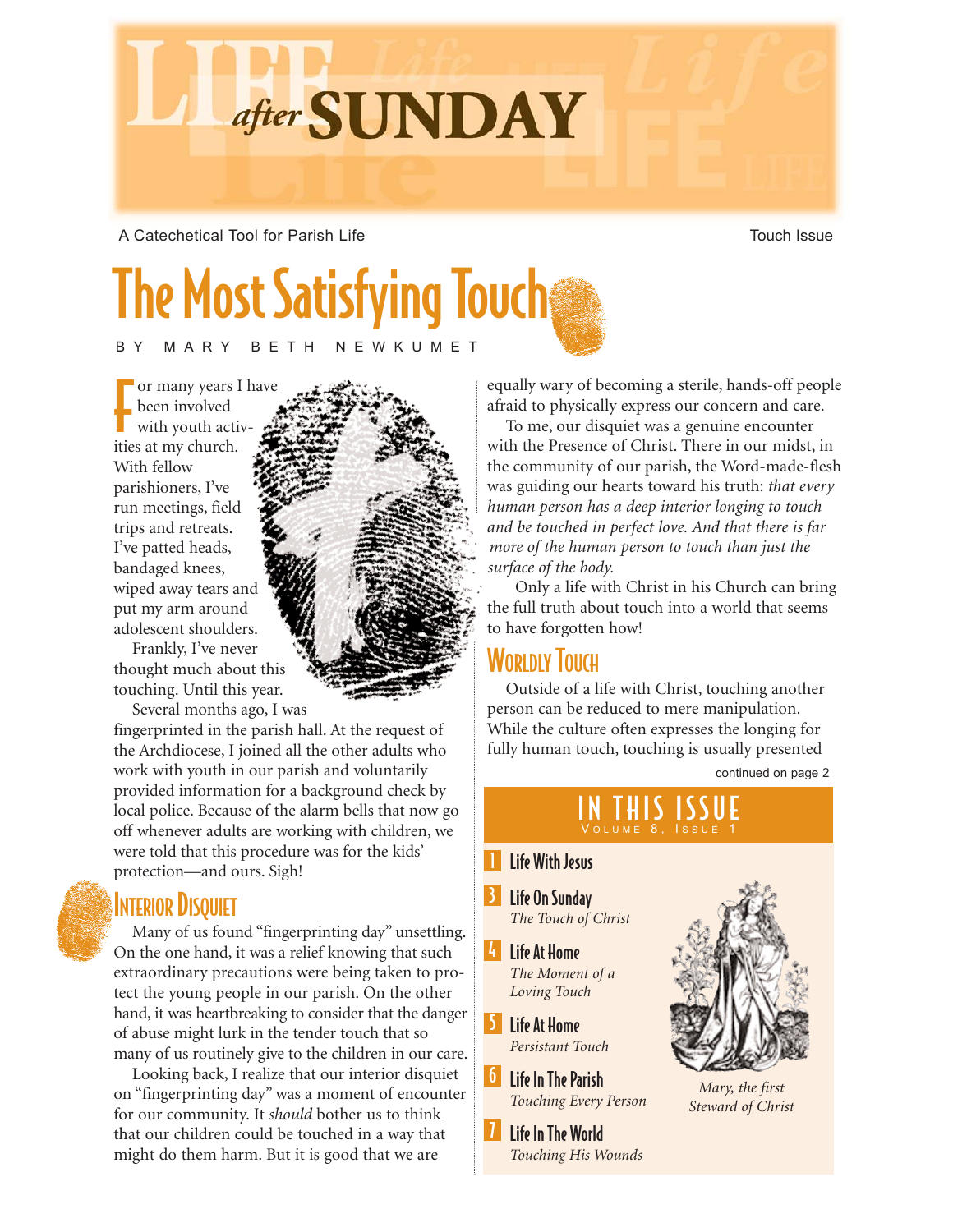

#### continued from page 1

merely as a surface function of the body. With little consideration for the rest of the human person, the world's solution is either hands off (to the point of dismissal) or hands all over! Those who are not in relationships where intimate bodily touch is possible (either by choice or circumstances) are often made to feel that they are missing out on the most important aspect of human life, creating dissatisfaction and sometimes even, desperation. But when touch is only about the surface of the body, it can never fully satisfy.

Sadly, many people misunderstand this dissatisfaction with bodily touch. Although they long to touch in new ways, they can see no further than the body. As a result, some people just give up on touching, becoming resigned and distant in their relationships. Others respond to their deep longing for more touch and go out in search of other bodies. This reality is manifested in the sorrow of infidelity, pornography, sexual harassment and abuse. While it is good that society still recognizes the sinful disorder of these practices, the culture still does not offer a fully human touch that satisfies. And so, it is no wonder that worldly touch has become so confused and dangerous—where one person's pat on the arm is another's uninvited caress.

Who can show us the truth about this essential aspect of human life?

# **TOUCHING THE WHOLE PERSON**

In his beautiful encyclical, *The Splendor of Truth*, Pope John Paul II reaffirms the Church's teaching that "*body and soul are inseparable*: in the person, in the willing agent and in the deliberate act, *they stand or fall together*" (*Veritatis Splendor, #49*). Indeed, "the soul

is in the form of the body," teaches the *Catechism of the Catholic Church* (#365). This great truth about the human



person changes everything about the worldly vision of touch—for believers and nonbelievers alike. If body and soul are inseparable, then *it is impossible to touch the body without affecting the soul; it is impossible to touch the soul without affecting the body!* 

In Christ, this understanding of body and soul brings a new dignity and joy to human touch. Suddenly, the surface of the body is just one small aspect of touch available to the human person. Christ shows us so much more! In union with him, the possibilities for touching the rest—the infinite part—of the human person are boundless, satisfying that deepest longing of every human heart.

### **BOUNDLESS TOUCH**

When we allow Christ to live in us, we can touch the people we encounter in the way he wants us to touch them—with a profound truth, a tender compassion and a perfect, unchanging love. This is the most satisfying touch of human life. In union with Christ, we can touch hearts, touch souls, touch wounds, touch bodies with *his touch*. We can touch the whole person without fear of manipulation because we will always be touching others in his truth, with his law living in us. Only this fully human vision of touch can bring

great joy and freedom back into this most natural of human responses.

"Lord," St. Augustine wrote, "you have touched me and I have been transformed into your peace." The world is desperately longing for a tender touch that brings neither sorrow nor harm, but contentment and delight. Only in Christ can we touch each other again in love. ❖

# Life After Sunday

President

John M. Capobianco

Vice President Mary Beth Newkumet

Executive Assistant Jessica K. Love

Theological Advisor Msgr. Lorenzo Albacete

Life After Sunday is a catechetical tool for parish life created by Lumen Catechetical Consultants, Inc., a 501(C)3 notfor-profit educational consulting firm that helps Catholic organizations communicate a life with Christ lived fully through his Church. @ Copyright 2001, 2002. May not be reproduced without permission granted.

**Lumen Catechetical Consultants, Inc.**

P.O. Box 1761 Silver Spring, MD 20915 1-800-473-7980 or 301-593-1066 Fax: 301-593-1689 www.lifeaftersunday.com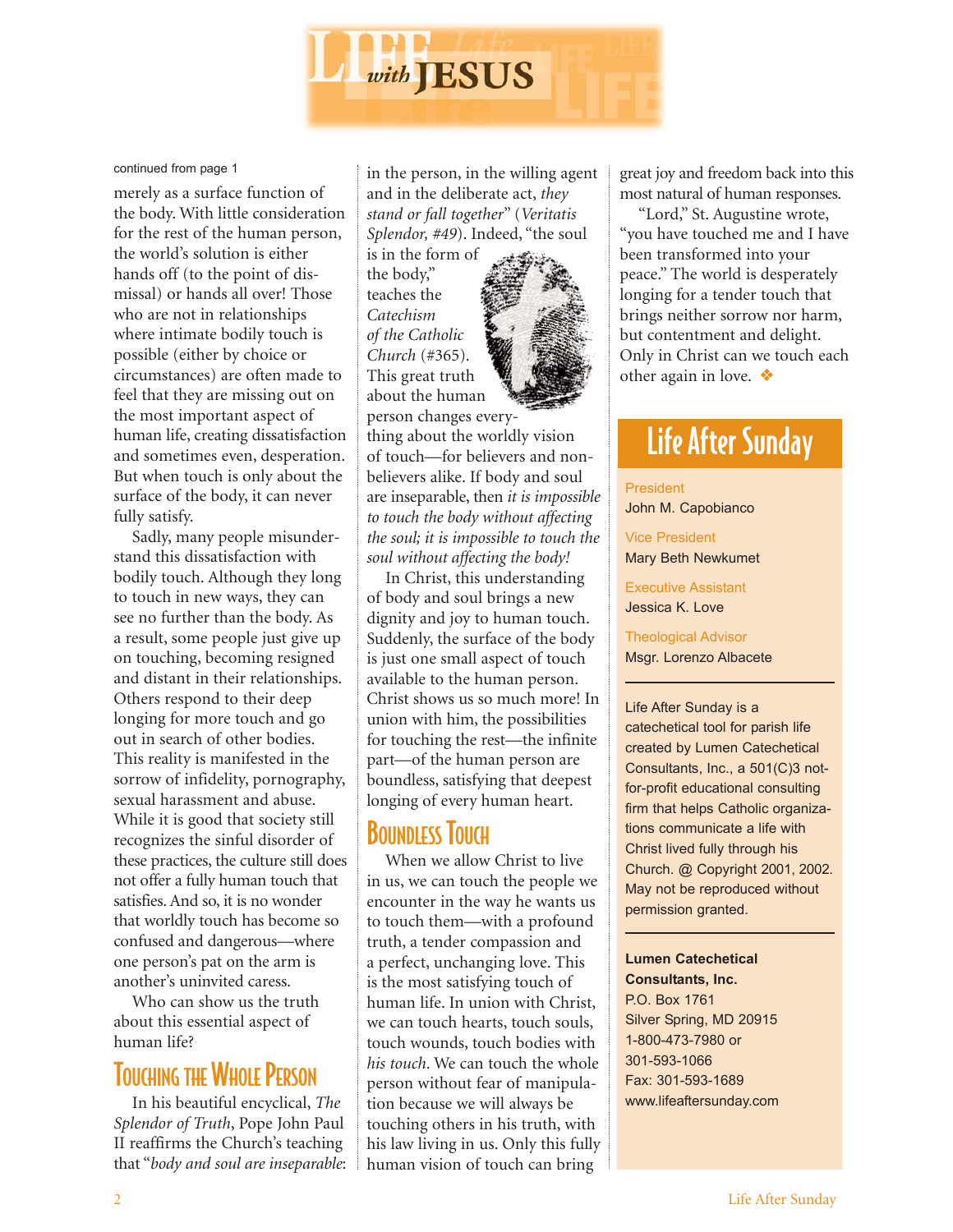

# The Touch of Christ

Ife with Christ in his Church<br>
ensures that every aspect of<br>
the human person is deeply life with Christ in his Church ensures that every aspect of respected, honored and touched. Although we have seen how the world tries to diminish the life of the soul, we must not be tempted into a spirituality that reduces the importance of the body! ("Nothing can be more absurd," observes essayist Wendell Berry, "than to despise the body and yet yearn for its resurrection.") The Lord wants to touch the fullness of our humanity as he

brings us into his divine life. The Mass is the event where this takes place.

At the beginning of the liturgy on Sunday, we are invited to open ourselves up to an encounter with his Presence. Together we recite the prayers and listen to the readings of the Word.

Sometimes, a new insight or a deeper understanding will suddenly strike us. This is the interior touch of Jesus Christ. Through the work of the Holy Spirit, we are drawn further into the infinite union of love between the Father and Son. And as we grow in this life, we begin to sense the boundlessness beyether we recite the<br>adings of the Word.<br>
adings of the Word.<br>
metimes, a new insight or<br>
deeper understanding will<br>
deeper understanding will<br>
to soul. We deeper understanding will<br>
to soul. We deeper understanding wil

of our own spirit and the spirits of the people who surround us. We realize how much more of the human person there is to care for and touch.

## **A GENUINE TOUCH**

But the Lord does not leave us with a disembodied spirituality. At the same time that he reveals the endless depth and breadth of our infinite souls, he insists on touching our finite bodies as well. The Eucharist is how the Lord touches us physically—a genuine



touch that is body to body, soul to soul. We eat his body and drink his blood, ensuring our remembrance that the infinite God took on the fullness of our frail humanity. This is a touch of passionate love. "It seems to me that nothing better expresses the love in God's Heart than the Eucharist," observed Blessed

# Balm on our Wounds

Oonly-begotten Son of the sovereign Father, look upon us with a benign countenance. It is You who called the penitent heart of the Magdalene to the pinnacle of glory. The lost penny is again restored to the royal treasury; and the gem wiped clean from mire surpasses the stars in brilliance. O Jesus, balm on our wounds and sole hope of the penitent, through the tears of the

# Getting There...

**I** In the life of the Church, the sacraments are always adminis-In the life of the Church, the tered by human touch. We are anointed and washed. Hands are laid upon us in prayer. This is how the Lord loved and healed the people he encountered during his earthly life. This is the same way he loves and heals us today. Christ is the only one who can touch us everywhere—especially in the most painful places. The wounds of the heart—the festering sins and isolating guilt —these are the places he touches as we grow in relationship with him. "Often Jesus asks the sick to believe," says the Catechism of the Catholic Church. "He makes use of signs to heal: spittle and the laying on of hands, mud and washing. The sick try to touch him, 'for power came forth from him and healed them all.' And so in the sacraments Christ continues to 'touch' us in order to heal us" (CCC#1504). The Sacrament of Reconciliation is especially effective in healing our wounded hearts. Do not be afraid to allow him to touch you in the places that hurt the most! ❖

Elizabeth of the Trinity. "It is union, consummation, He in us, we in Him, and isn't that Heaven on earth?"

"Without touch," says writer Andre Dubus, "God is a monologue, an idea, a philosophy." Through the sacramental life of the Church, we allow the Lord to touch and unite himself with every part of us: body, soul, heart and mind. Once we have allowed him to live in us in this way, we can bring his fully divine and human touch out into the world. ❖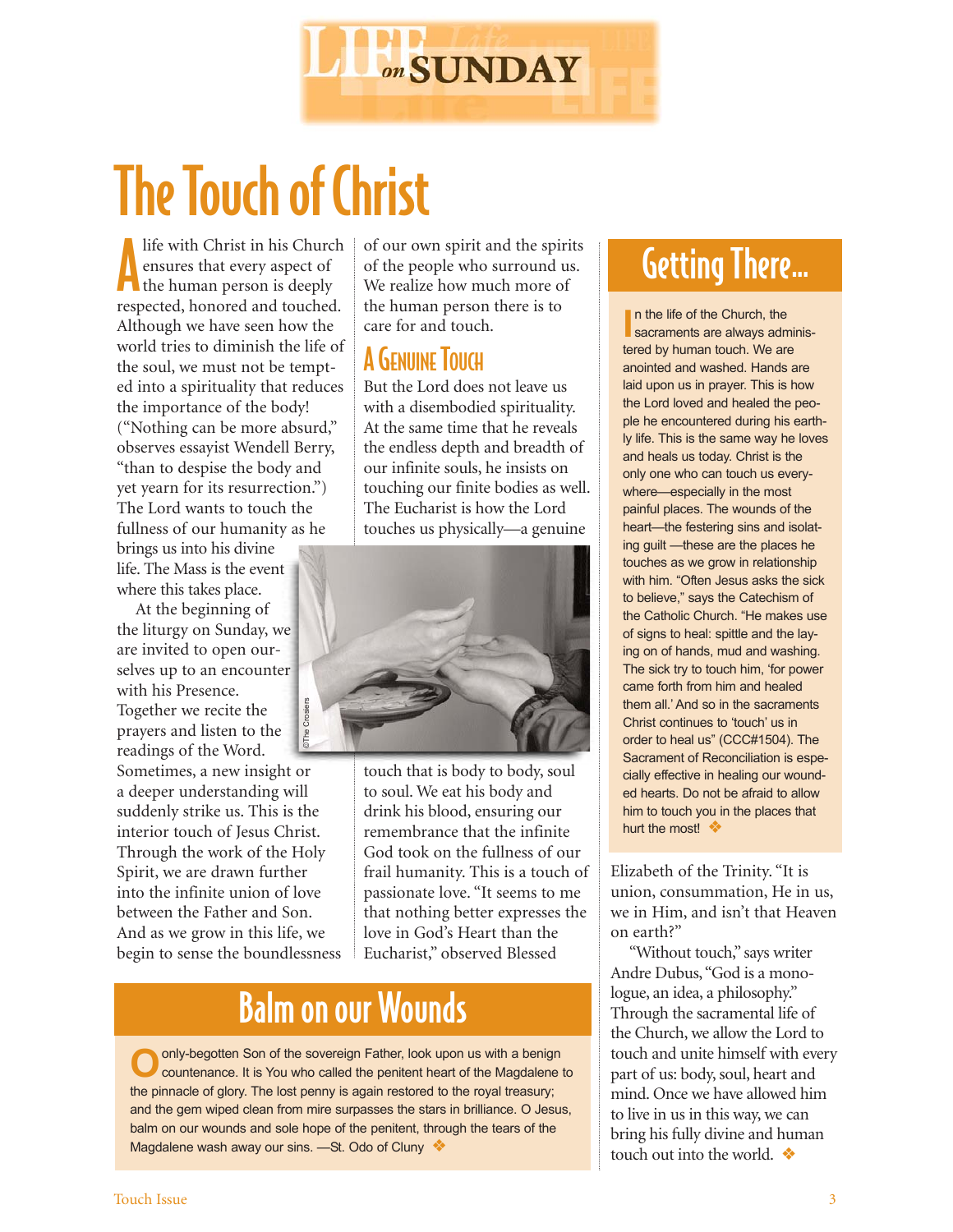

# B Y J O H N M. C A P O B I A N C O The Moment of a Loving Touch

ave you ever had the<br>
experience of saying some-<br>
thing to a friend or doing<br>
something for a family member ave you ever had the experience of saying something to a friend or doing that really changed their lives and moved them toward God? I don't mean those simple acts of kindness that you think through, plan every detail and then accomplish. I mean a spontaneous encounter—where a spiritual shift occurs—a growth toward God, a moment when something beyond your power happens, and a life is changed. Sometimes you don't even know what you said or did. You may be oblivious to the interior movement of another. You may have never known about it

unless that someone stepped forward and revealed that you touched them in an important way.

## **MOMENT OF ENCOUNTER**

People describe this kind of moment with saintly people all the time. In *A Simple Path*, Lucinda Vardey describes this encounter with Mother Teresa: "A woman once went to help the Missionaries of Charity in Calcutta and was pondering her own path when she met Mother Teresa by chance on the balcony outside her room at the Mother House. She was meeting a few people—there was an Indian couple before me and she suddenly turned round and looked at me and said, 'When will you

make up your mind?' I was dumbstruck, and this was without me saying anything at all. She somehow knew who I was at a very deep level. It really moved

me—she touched me and I spent the rest of the day in the chapel, crying and recovering. Then I knew I had to make the decision about my direction which I had been putting off for a very long time."

Obviously this woman experienced the loving touch of Mother Teresa. Now, being cynical, I suppose Mother Teresa could have had a

staple of mysterious greetings that she tried out on different visitors

just to get some dramatic religious reaction. Maybe this one just hit the mark. More common with saintly people, however, is another possibility: living such an intimate life with Christ gave her a momentary insight into the heart of this woman; Christ transformed this expression into his loving personal touch. That's why people were attracted to her! I am convinced that this is the moment when Christ reaches out, loves and touches others through those who intimately know him. He can do it because people like the saints have chosen to draw passionately close to him. They spend real time with him everyday, and then they bring him with them—in almost imperceptible ways—back into

# An Interior Touch

**f i** esus has no need of books or doctors to instruct souls. He who is himself the Doctor of Doctors teaches without the noise of words. Never have I heard him speak, but I feel he is within me at each moment; he is guiding and inspiring me with what I must say and do."

—St. Therese of Lisieux, The Story of a Soul ❖

every encounter of their lives. This is the moment that creates saints. When this moment occurs—especially in the rough and tumble of family life—it is one of the most tender and precious gifts a family can be given.

### **TOUCHING MANY LIVES**

A family with just one member—and it always starts with one member—who brings this touch of Christ into their lives can transform the destiny of a family. People often wonder how my mother with five children and 27 grandchildren—all of whom have remained in the Church and attend Mass at least every Sunday—retained such a close-knit family. My answer always circles around my mother's unrelenting prayer life. While she is not shy about telling us when we have strayed off-track from a life with Christ, she also knows that the love that holds our family together is far beyond her power. Sometimes her words cut to the heart. Other times they make us wince! Yet her consistent acts of love for us back up her continual continued on page 8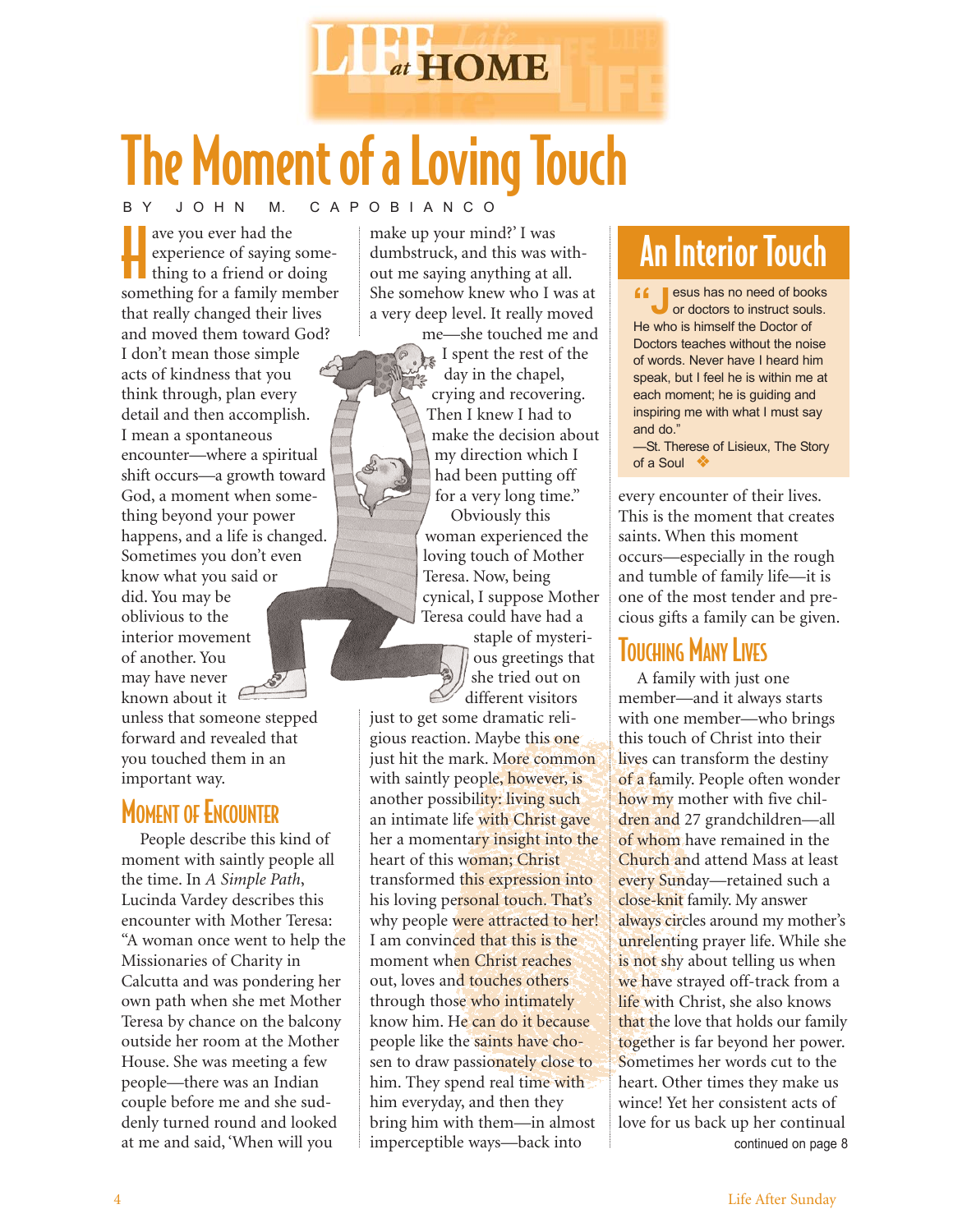# Persistent Touch

M any families have members who have isolated themselves from the life of the Church. This is always a great sorrow to those who are living in



companionship with Jesus Christ. Often we feel helpless about how to bring the richness of our life with him to those who live unhappily without it. What can we say or do to touch their hearts?

## REACHING OUT

The great news is that we are not in charge of the Lord's plan! It is Jesus, himself, who will seek out our loved ones. Every day of their lives—through persons, events and circumstances—he will try to touch them! The Lord does not care how much these estranged ones have sinned or how long they have been away from his life. *He will persist*. "The unbeliever cannot grasp the fact that the Lord seeks contact with sin," says  $20^{th}$  century mystic Adrienne von Speyr, "that he has actually come looking for sin, that he loves to be with sinners because he loves men, who are sinners, and wants to redeem them."

How can we serve the Lord in this great work? Our mission is to persevere in love and keep in touch with family members and friends who live in isolation. "Do not worry about what you are to speak" (Matt 10:19) or how long it will take. He will give you the right approach at the right time. Stay close to Christ and one of the paths he may use to reach out to an estranged loved one is *you*! ❖

# Getting There...

**M**y husband was from a Catholic background, or culture, really. There was no belief articulated or devotion practiced. All the children were baptized, but aside from that, were given no idea of what that meant, no follow-up, confirmation or religious education.

We had been through a very trying period. Within two years, both of us had suffered life-threatening conditions, and our only living child, our grown daughter, Ruthie, had succumbed to a life-long illness. She had lived a life of illness bravely, actively and cheerfully. That she lived that long, and so successfully was in itself a miracle and a victory. Her doctor said there was no medical reason that she should have survived even the first year.

Shortly before she died, my husband was being admitted to the hospital for a traumatic and unusual operation. Usually when asked what religion he was he would reply "nothing" but this time I spoke up and said "he is Catholic." When we got to his room, he said, "why did you say that?" and I replied, "you can't be nothing, and anyway you are Catholic. Your parents did that for you."

I was Methodist. Ruthie was Methodist, raised in that church. She and I taught Sunday school, were in the choir and had many friends. I still respect the Methodist church and her institutions and my many friends still there. But God inspired me to know his will and guided me to come into his holy Catholic and apostolic Church. The miracle of my husband's timely conversion validates the authenticity of that inspiration.

I had noticed that my husband was becoming more receptive to Catholic clergy and the idea of Church. We had been married almost 53 years, and as I had done many times before, I was praying with all diligence and fervor for the Lord to let me know what I should do to bring my husband to Himself. Unexpectedly, I intuitively understood

that I would have to change. I knew immediately that what that meant was that I would have to become Catholic, so I told my husband. He said, "Oh, okay." Then I said, "I don't think I can do it by myself. One must get one's marriage straightened out." After grimacing and scowling a bit, he said, "Oh, alright."

Well, we went through the RCIA program and were taken into the Church on April 19, 1992. We attended Mass every Sunday. He seemed very glad of it. I think he was proud of it. We married August 14, 1992 at Our Lady of Sorrows Catholic Church on

the 53rd anniversary of our original marriage in 1939. My husband died on October 16, 1992. What a timely conversion! What a miracle! What a consolation to me!

—by Antonina "Nita" Natoli ❖

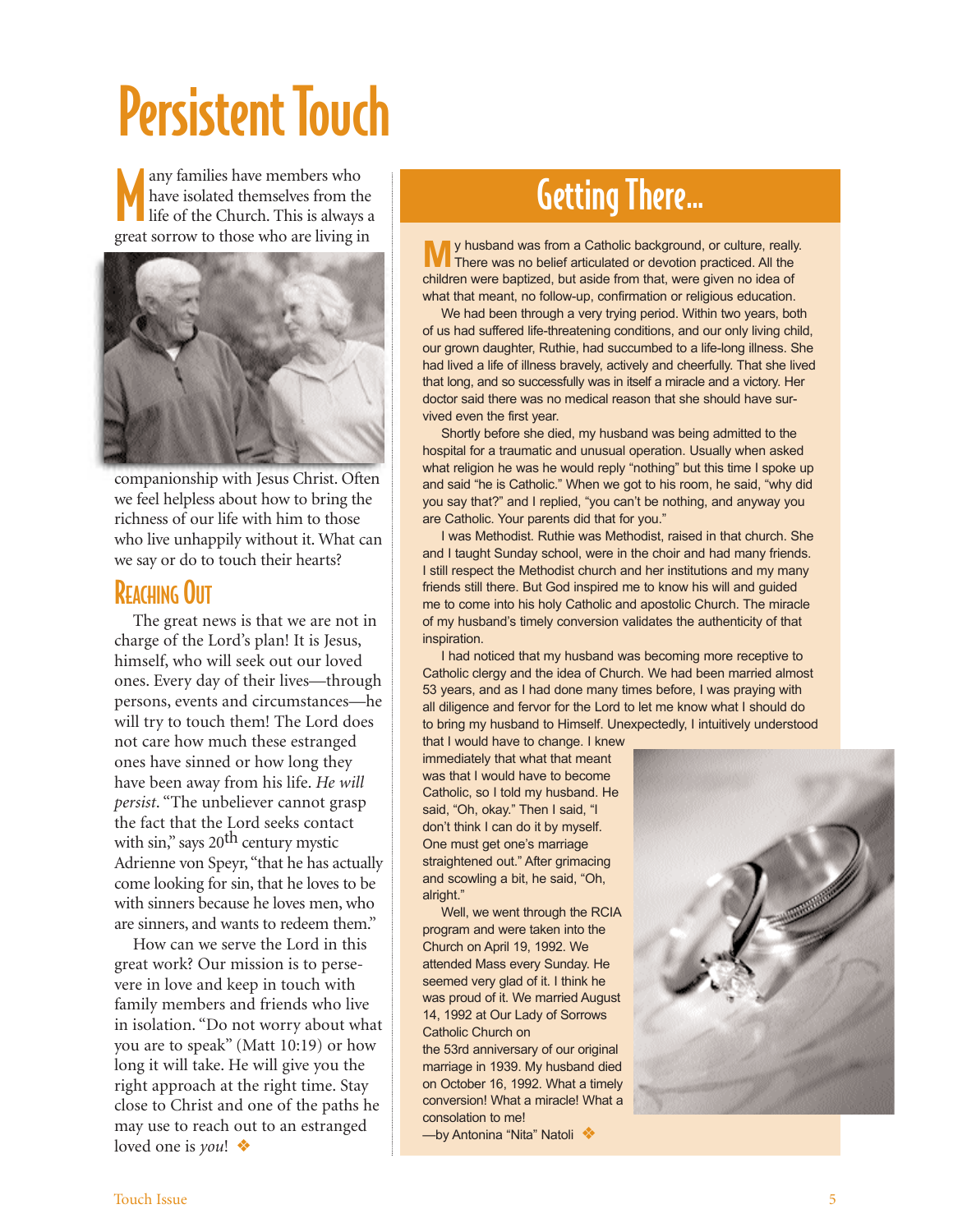

# Touching Every Person

**I** n our parish, we are fortunate to have three priests and a small convent of nuns living on our grounds. This is a true gift to our community. Indeed their very existence in our midst says something very dramatic about human touch. With their whole lives, consecrated persons proclaim that there is so much more of the human person to touch than just the surface of the body!

#### TOUCHING WITH FREEDOM

The lives of our priests and nuns are a sign of the boundless touch of heart and soul necessary for true human union. They are a sign of the call of every person to pursue the touch of Christ with freedom and love. "The consecrated person attests that what many have believed impossible becomes, with the Lord's grace, possible and truly liberating," says Pope John Paul II. "Yes, in Christ it is possible to love God with all one's heart, putting him above every other love, and thus to love every creature with the freedom of God!" (*Vita Consecreta, #88*).

Through the life of the consecrated person, the Lord shows how each one of us is called to love and touch without fear. When someone in our parish has a tragedy or crisis, our priests and nuns can go to intimate places in the heart and soul that the rest of us may be too wary or

timid to enter. The consecrated person is the most radical sign of our capacity to pursue union in this way. Living without spouse or children, the consecrated person does not touch the Lord primarily through a small few, but through every person he or she encounters. "Here are my mother and my brothers," said Christ as he stretched out his hand toward his disciples, "For whoever does the will of my heavenly Father is my brother, and sister, and mother" (Matt 12:49-50).

#### A NEW TOUCH

People out in the world who do not appreciate the nature of

# Capable of Risk

**f f** There is need for your faithful and transparent chastity that 'proclaims' in the silence its daily gift, the mercy and tenderness of the Father, and cries to the world that there is a 'greater love' that fills the heart and life, because it makes room for our brother….Do not be afraid of bearing witness to this great gift of God. Young people observe you. May they be able to learn from you that there is a love different from that which the world proclaims, a faithful, total love, capable of risk. Virginity, lived for love of Jesus, is more prophetic today than ever before!" —Pope John Paul II, in a May 2001 Message to the International Union of Superiors General ❖



consecrated life are missing more about human life than perhaps they realize. For so many, the mystery of consecrated life is seen as a hopeless, historical quirk that needs to be changed. Although the Pope has declared

that the Church has no right to alter a state of life instituted (and lived!) by Christ, there are some who still seek its alteration. The suggestion of a married priesthood, for example, seems to imply that intimate bodily touch is still the ultimate human experience, the ultimate human touch. This suggestion greatly reduces the Lord's fully divine and human vision of touch. And sadly, the insistent worldly call for change distracts many from the fullness of life in the Church, his Body.

In the same way that we must touch to experience the fullness of bodily union, our interior union, too, requires the boundless, joyful touch of Jesus Christ. When the Body recoils because of division and dissent, it is much more difficult to reach out to each other in love. Let us ask the Lord and his Virgin Mother to bring every member of his Body to a deeper understanding of the gift of the consecrated persons in our midst. Let us learn to cherish this great sign of the human capacity to love. —MBN ❖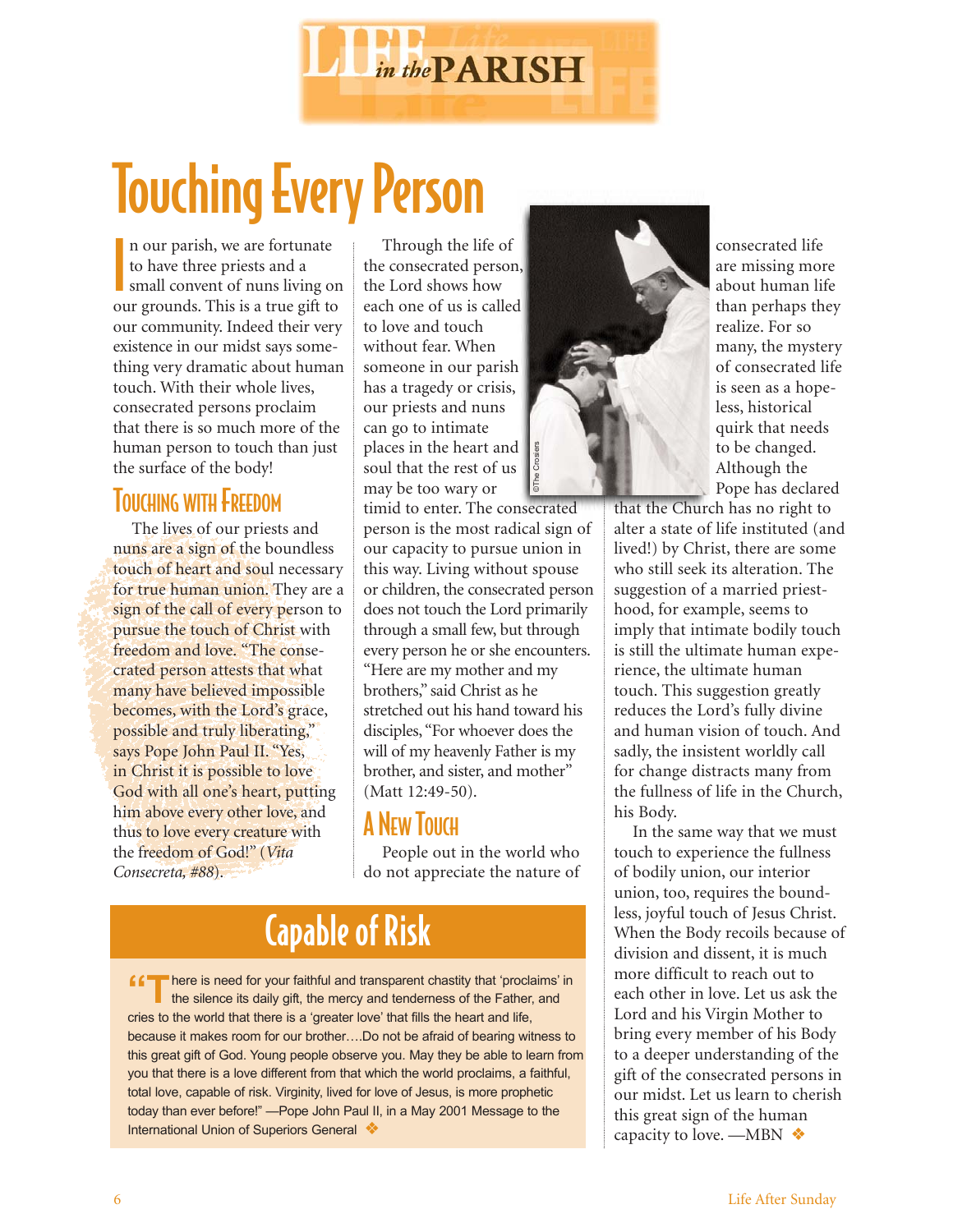

# Touch His Wounds

D uring his entire papacy, Pope John Paul II has shown that when you are linked to Christ, when you are united to his truth, you are not afraid to go anywhere! And so the pope has traveled all over the world in an attempt to touch, heal and bind up deep, festering wounds: the

schism, the Holocaust, communism, socialism, consumerism, dissention, abortion, war, famine, and yes,

even the sins of the Church herself. No one understands

better than John Paul II that it is not the office of the pope that binds these wounds. This healing touch is a sign of the Presence of Christ living fully in a person who has emptied himself for his

Redeemer. "Like the Apostle Thomas," the Pope said recently, "the Church is constantly invited by Christ to touch His wounds to recognize, that is, the fullness of His humanity" (*Novo Millennio Ineunte*).

### **PERSONAL TOUCH**

With this witness, the Pope follows countless other lovers of Christ who have brought his loving touch to a wounded humanity. St. Frances of Rome brought food to starving people; St. Philip Neri brought laughter and insightful preaching. St. Teresa of Avila founded a reform; St. Vincent de Paul founded orphanages.

The saints touched humanity in the places determined by their Lord, but ultimately, this touch was always one-on-one. One person at a time. Once on the road with his fellows, St. Francis embraced and kissed a leper. Just as "St. Francis did not love humanity but men," wrote G.K. Chesterton, "so he did not love Christianity but Christ." For

Francis, the leper was not a  $\mathcal{M}$  "social problem," but a sick and isolated man—Christ himself—looking for love and care. Therefore, Francis was not afraid to touch.

In our own lives, it is essential that we discern how the Lord is asking us to touch our friends, neighbors and co-workers. Whose wounds is the Lord asking you to bind up? Whose empty heart is he asking you to embrace? *If you know them, Christ is asking you to let him love them through you*! Do not be afraid to let the Lord lead you. "If there is a need God will guide you, as he guided us to serve

# GETTING THERE...

**A**s the Body of Christ, it is the Church's privileged mission to touch all of humanity, to heal with the power of God and to restore the world to its original unity. Illuminated by the passion of her interior life, the Church has strong external arms for this work. This is why it is essential that we offer our prayers and resources to sustain the work of Catholic Relief Services, Catholic Charities, and other hands-on ministries that bring Christ's loving touch to hundreds of thousands of people around the world. ❖

those with AIDS," Mother Teresa of Calcutta once remarked. "We don't ask what happened to them and how they got sick. We just see the need and care for them."

For the believer, touching others in this way is not an option, it is a way of life! When those who are united with Christ begin to reach out to every person they encounter with the Lord's fully divine and human touch, we can build a true civilization of love. ❖

# From Killer to Healer

The life of St. Camillus de Lellis shows how the Lord teaches us how to care<br>for each other with his touch. St. Camillus (1550-1614) was a professional soldier with his father. Together, they hired themselves out to wound and kill. "Fighting to them was fighting," wrote Alban Goodier, S.J., "the cause was no affair of theirs. So long as they were paid their hire, and enjoyed the wild life they desired, the rest mattered little to them." When his father died, Camillus gave up fighting. Afflicted with a festering wound on his leg, he bartered with a hospital, offering himself as a servant if they would treat him. As he grew in his relationship with Christ, he began to see Jesus in the suffering patients at the hospital. He became a priest and gathered other men to help. Together, they answered the Lord's call to care for destitute and dying people. St. Camillus called his order the Brothers of a Happy Death. Their "uniform" was a cassock emblazoned with a bold red cross, a symbol that is still internationally recognized as a sign of humane, loving care. ❖